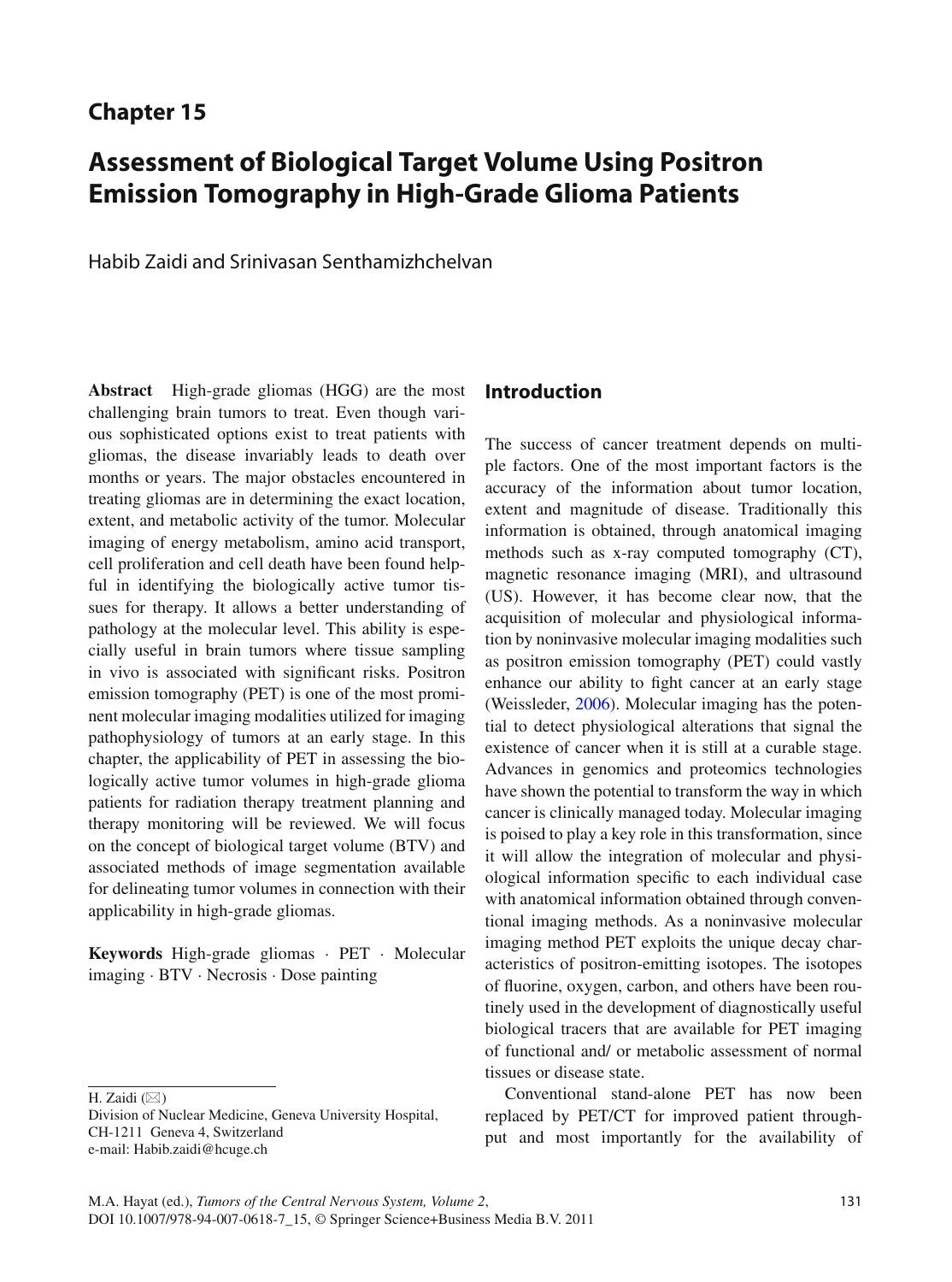complementary information of molecular PET images and anatomical CT images in one imaging session. There has been a tremendous expansion of clinical applications of PET in oncology for the diagnosis, staging and restaging of cancer patients. More than half of all patients with cancer receive radiation therapy (RT) at some stage during the course of their disease management. Applications of PET in RT have been reported in lung, head and neck, breast, lymphoma, prostate and many other cancers (Zaidi et al., [2009\)](#page-10-1). Studies have also found that PET has advantages over CT in the standardization of tumor volume delineation in the reduction of the risk for geometrical misses, in the minimization of radiation dose to the normal organs, and in the assessment of tumor burden, blood flow, tissue inflammation, and hypoxia. Integration of functional PET data with anatomical CT data has become a standard in RT particularly in treatment planning of various cancers. Imaging plays a key role in the state-of-the-art high-precision RT techniques like three-dimensional conformal radiation therapy (3D-CRT), intensity modulated radiation therapy (IMRT), image guided radiation therapy (IGRT), tomotherapy, and stereotactic radiation therapy/surgery (SRT/SRS). These high-precision radiation delivery methods allow better dose distributions within the targeted tumor volume while sparing a larger portion of adjacent normal tissues. Success of these RT techniques requires accurate tumor volume delineation, tumor characterization, and response assessment during and after treatment. Conventionally these tasks are achieved through anatomical imaging (CT, MRI, and US). Of late PET has been increasingly used in high-precision RT for tumor volume delineation and characterization, because PET brings in the crucial functional and molecular information which enable the direct evaluation of tumor metabolism, cell proliferation, apoptosis, hypoxia and angiogenesis. This is a significant advance in cancer imaging with great potential for optimizing RT treatment planning and to the management of cancer patients. The availability of PET and CT in a single imaging system (PET/CT) to obtain a fused anatomical and functional dataset has made the applicability of PET in radiation oncology clinics much easier (Yap et al., [2004\)](#page-10-2). The most recent introduction of PET-MR instrumentation dedicated for concurrent high resolution brain imaging is now revolutionizing the use of multimodality imaging in tumor brain imaging (Boss et al., [2010\)](#page-9-0). Numerous reports are available in the literature in support of the routine use of PET for RT target volume delineation in non-small cell lung cancer (NSCLC), head and neck cancers, lymphoma and in esophageal cancers, with promising preliminary data in many other cancers (Gregoire et al., [2007;](#page-9-1) Nestle et al., [2009;](#page-10-3) Zaidi et al., [2009\)](#page-10-1). The focus of this chapter is to update the readers on the potential use of PET imaging in the management of high-grade gliomas (HGG), with particular emphasis being given to the role of PET in the assessment of biological target volumes (BTVs) for RT.

#### **PET-Guided Biological Target Volume (BTV) Delineation**

Over the past two decades radiation oncology community has seen a paradigm shift from 2D treatment planning to 3D conformal treatment planning for RT. One of the major advantages of 3D treatment planning and associated treatment delivery techniques is the leverage offered for the dose escalation to tumor volumes while preserving tolerance doses for normal structures. The state-of-the-art 3D-CRT techniques (IMRT, IGRT, tomotherapy, volumetric arc therapy and SRS/SRT etc.) developed to deliver highly conformal radiation beams directed towards targets warrant equally precise imaging modalities for accurate delineation of the tumor extent. Customizing dose delivery to various parts of the treatment volumes ("dose painting" and/or "dose sculpting") based on their dose requirements are possible by 3D-CRT techniques today (Ling et al., [2000\)](#page-10-4). However it is important to know what needs to be "painted", and how much "paint" is required to take complete advantage of these highly conformal radiation delivery techniques (Rickhey et al., [2010\)](#page-10-5).

The principal objective of all form of radiation delivery techniques is to achieve highest possible tumor dose without exceeding the dose level of surrounding normal tissue toxicity. This is achieved in RT today by selective dose escalation also known as "dose painting" with sharp dose gradient along the tumor boundary. The rationale for dose painting is that, treating a selective tumor region to high dose should result in higher tumor control probability and lower normal tissue complication probability. The expected outcome of 3D-CRT is minimal complications and side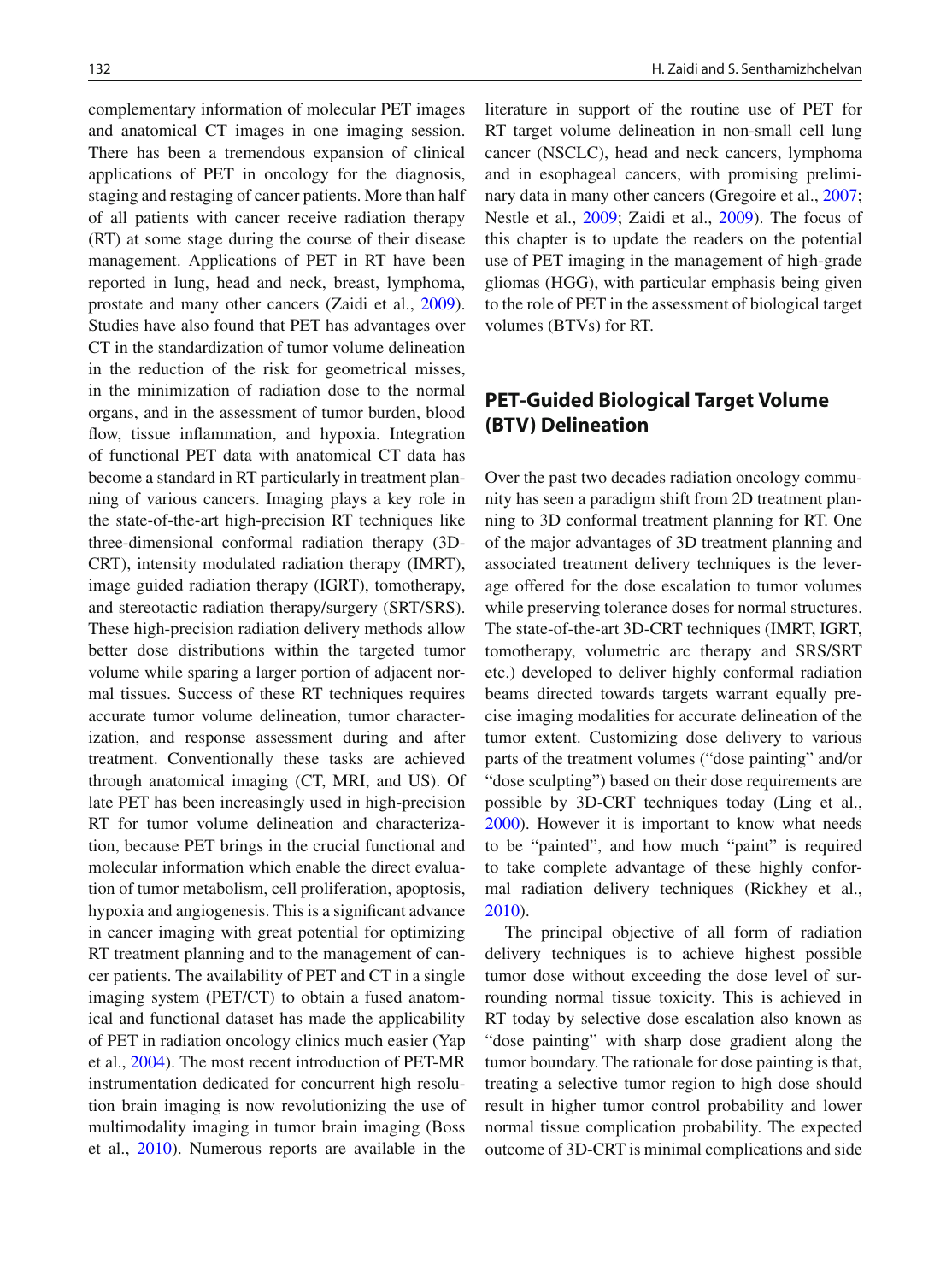effects, while achieving maximum possible dose to tumor tissues. Accurate delineation of the tumor volumes and assessment of the tumor response to the ongoing treatment regimens are necessary for successful implementation of modern RT techniques. In order to achieve the above said goals it is highly desirable to precisely locate and visualize metabolic tumor extensions and delineate boundaries.

Volumetric patient imaging forms the basis for 3D-CRT treatment planning and also helps in the design of radiation fields and dose distributions. Since 3D imaging is used to delineate target volumes and normal structures, the quality of the imaging and information obtained from the images have a direct impact on the patient treatment and potentially on the outcomes and complications. Traditionally, anatomical imaging like CT and MRI are used for radiotherapy treatment planning, monitoring and follow-up evaluation. The major advantage of anatomical imaging is their high resolution, which enables clear visualization of morphological changes. However, the precise delineation of tumor regions with anatomical imaging has some significant limitations. The CT and MRI measure the differential density and magnetic properties of the tissues respectively, both of which may not necessarily be tumor specific characteristics. The morphological changes similar to malignancy can occur due to other confounding factors like infection, treatment (radiotherapy, chemotherapy and surgery etc.) induced inflammation, which makes the distinction between tumor biology from other pathological conditions difficult. Moreover biological changes manifest first and the time frame for the development of detectable morphological changes is too long, during which the disease might have progressed to an advanced stage.

The applicability of anatomical imaging for precise delineation of tumor extension is hampered, when tumor harboring sites have unchanged morphology, density and magnetic properties similar to normal tissue. Successful treatment planning requires information about tumor biological characteristics such as proliferation and hypoxia and the ability to distinguish treatment related scar, edema and necrosis from malignant cells (Sun et al., [2011\)](#page-10-6). Anatomical imaging modalities lack the aforementioned qualities which make them insufficient for the delineation of target volume in most of the clinical presentations and as well treatment response evaluation. Even though PET has lower spatial resolution in comparison to its anatomical imaging counterparts the sensitivity of PET for detecting tumor biology is high with required activity concentration of *nmol* to *pmol* range to detect biological signals (Nestle et al., [2009\)](#page-10-3). A typical example where PET plays an important role in defining biologically active tumor volume over anatomical imaging is shown in Fig. [15.1.](#page-3-0)

The term "biological imaging" was coined by (Ling et al., [2000\)](#page-10-4) and has become popular in radiation oncology practice. Biological imaging for cancer detection, staging, therapy monitoring and follow up has gained vast interest as the evidence of treatment success with this modality is keep accumulating. The diagnostic utility of PET as the most prominent biological imaging system is evident from the increased interest and utility of PET imaging for cancer imaging and therapy planning for the last few years. The term "biological target volume" (BTV) was also first proposed by (Ling et al., [2000\)](#page-10-4). It is a new method of defining tumor volumes based on metabolism, physiology and molecular biology of tissues. The definition of BTV, apart from the standard definitions of tumor volumes as gross tumor volume (GTV), clinical target volume (CTV) and planning target volume (PTV), is aimed at providing information on the location and extent of tumor margins based on tumor biology. The BTV should also be helpful in assessing the biological response of tumor to therapy. In radiotherapy planning, biological imaging will also guide the radiation oncology community in defining biologically interesting sub-volumes (field in field) of the tumor like a target within the GTV, which could be irradiated with a higher dose through conformal RT (Nestle et al., [2009\)](#page-10-3). Figure [15.2](#page-3-1) shows clinical examples comparing biologically defined tumor volumes with anatomically defined tumor volumes. Till date, many PET tracers have been evaluated diagnostically in different cancers. New PET tracers are being developed for staging, RT planning, treatment monitoring and response evaluation during and after completion of RT has gaining more attention in biological imaging.

### **Techniques for PET-Guided Biological Target Volume (BTV) Delineation**

Traditionally CT and MRI have been used as primary imaging modalities for radiation therapy treatment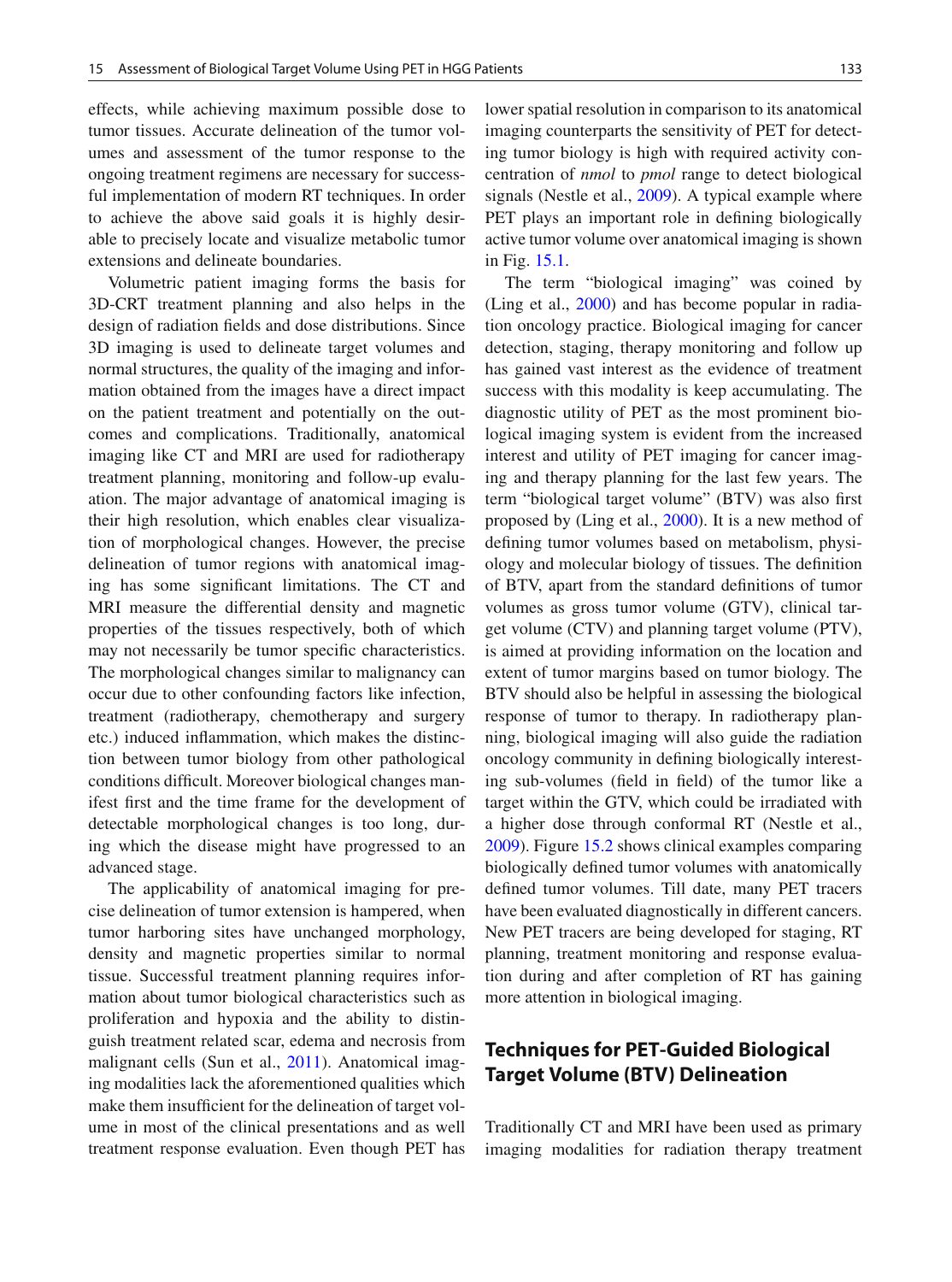

**Fig. 15.1** Example of a patient with a glioblastoma (WHO IV) in the left temporal and frontal areas. The images shown on the *top row* (temporal area) correspond to gadolinium enhanced T2-weighted MRI (**A**), coregistered 18F-FET (**B**) and fused PET/MR (**C**) of the first study. The same is shown in the *bottom*

<span id="page-3-0"></span>*row* for the same study in the frontal area  $(D, E \text{ and } F)$ . The <sup>18</sup>F-FET PET study revealed an additional lesion missed on MRI. In addition, the T2-weighted MRI and the 18F-FET PET show substantially different gross tumor volume extension for radiation therapy treatment planning



#### **BTV<sub>PET</sub>** GTV<sub>MR</sub>

**Fig. 15.2** Biological (BTV, *blue*) and morphological gross tumour (GTV, *red*) volume defining the clinical target volume in patients with high-grade glioma. Note the common volume between the tumour volumes (*yellow chicken wire*). Good

<span id="page-3-1"></span>BTV-GTV matching is shown (*left*) in 1 patient, while substantial BTV-GTV mismatch is also detailed (*center* and *right*) in 2 other patients. Adapted from Weber et al. [\(2008\)](#page-10-7)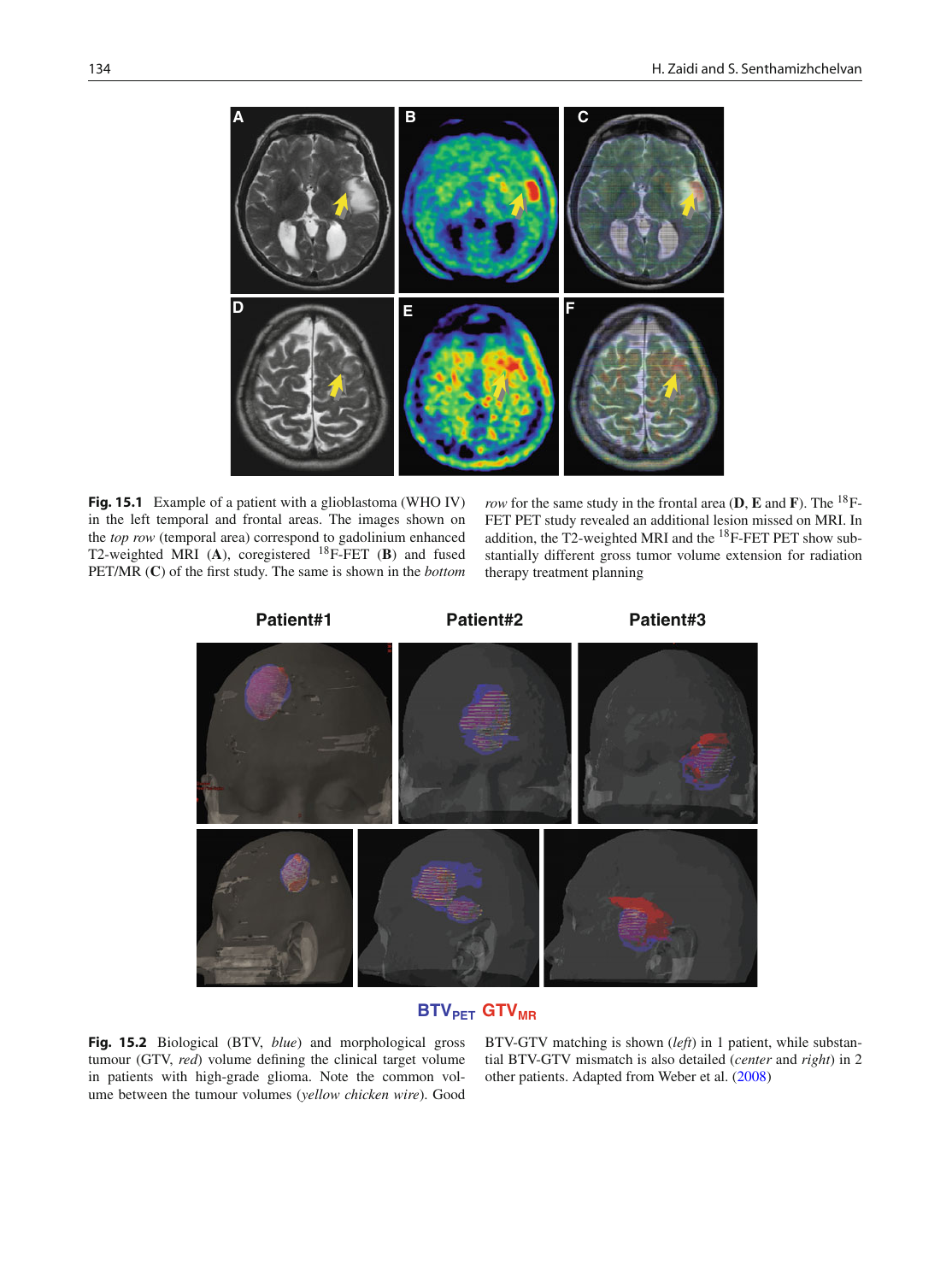planning. X-ray computed tomography and MRI offer excellent spatial resolution, and soft tissue contrast, but both imaging modalities fail to provide functional properties of the imaged tissues. In cases where the true extent of the disease may extend beyond anatomically defined volumes, despite its inferior resolution compared with CT and MRI, PET has been shown valuable for defining the extent of target volumes. Some of the key contributions of PET in addition to or in combination with other imaging modalities are delineation of tumor volumes, biological characterization of tumor, and assessment of treatment response. With the widespread adoption of hybrid PET/CT scanners, in radiotherapy clinics, PET-based delineation of target volumes appears to be an attractive option in RT treatment planning. One of the most difficult issues facing PET-based RT treatment planning is the accurate delineation of target regions from typical noisy functional images. The major problems encountered in functional volume quantification are image segmentation and imperfect system response function. Image segmentation is defined as the process of classifying the voxels of an image into a set of distinct classes. The difficulty in image segmentation is compounded by the low spatial resolution and high-noise characteristics of PET images. Medical image segmentation has been identified as the key problem of medical image analysis and remains a popular and challenging area of research. Despite the difficulties and known limitations, several image segmentation approaches have been proposed and used in clinical setting including thresholding, region growing, classifiers, clustering, edge detection, Markov random field models, artificial neural networks, deformable models, atlas-guided, and many other approaches (Zaidi and El Naqa, [2010\)](#page-10-8).

Medical image segmentation remains an unsolved problem that has captured the imagination of image analysis scientists over the past three decades. Manual segmentation methods available on most commercial software packages to identify lesion boundaries and to quantify GTVs in terms of standardized uptake value are very laborious and tedious. They discourage physicians from taking advantage of the inherently quantitative data and compel them to use qualitative means in their diagnosis, therapy planning, and assessment of patient response to therapy. Semi- or fully automated segmentation methods enable physicians to easily extract maximum and mean standardized uptake value estimates from a lesion volume. This also allows the physician to track changes in lesion size and uptake after radio/chemotherapy. At present, various methods are used in practice to delineate PET-based target volumes.

Manual delineation of target volumes using different window level settings and look up tables is the most common and widely used technique in the clinic. However, the method is highly operatordependent and is subject to high variability between operators. Rather large intra-observer variability was reported for many localizations including HGG as shown in Fig. [15.3](#page-5-0) (Weber et al., [2008\)](#page-10-7). In this respect, semi- or fully-automated delineation techniques might offer several advantages over manual techniques by reducing operator error/subjectivity, thereby improving reproducibility.

### **Assessment of PET-Guided Biological Target Volumes in High-Grade Gliomas (HGG)**

Accurate determination of the tumor boundary at the microscopic level, assessment of the tumor sensitivity, and/or prognosis to the therapy is essential for successful treatment planning. Glioma cells are one of the most treatment resistant cells and their inherent heterogeneous cell populations, diffuse infiltration into normal brain tissues are the biggest challenge in the tumor localization and precise delineation of tumor extent. Prognosis of cerebral gliomas has continued to remain poor for several decades, albeit significant advances in multimodality diagnostic and therapeutic procedures. Therefore, development of a highly specific and sensitive non-invasive imaging modality is required. The ability to closely correlate diagnosis with pathology, distinguish inflammation and necrosis from tumors, differentiate tumor grades, accurately delineate tumor volume, monitor treatment responses, and identify residual tumor/recurrence are the desirable goals for imaging brain tumors to improve their clinical management.

The specificity of anatomical imaging modalities in distinguishing neoplastic disease from vascular or inflammatory processes can be problematic in highgrade gliomas. Treatment effects including surgical trauma, corticosteroid-induced reduction of edema and contrast enhancement, and radionecrosis cannot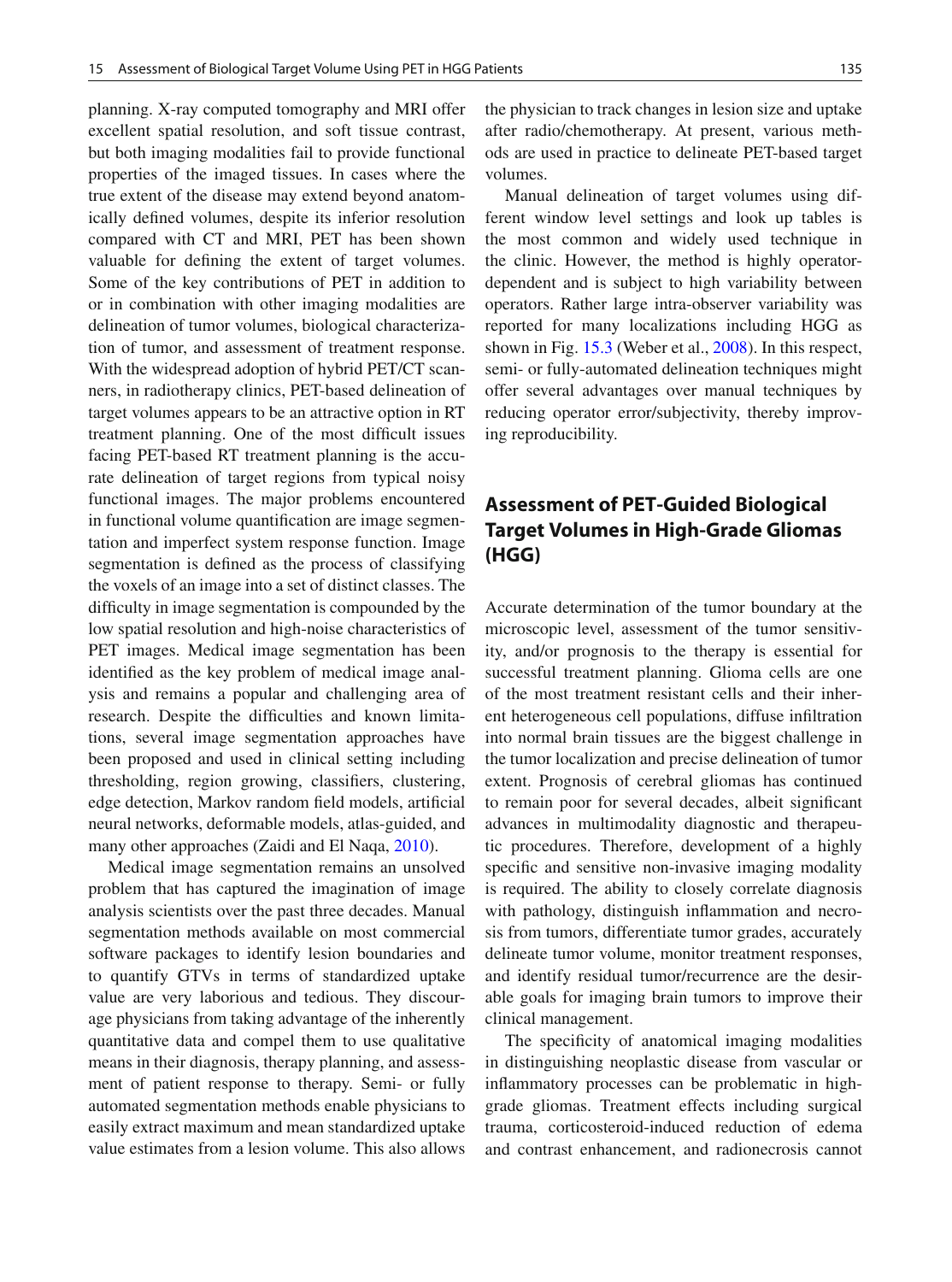Interobserver Varibility in BTV delineation



**Fig. 15.3** Biological tumor volume measurements by three observers for each high-grade glioma case (1 through 19)

always reliably be distinguished from tumor recurrence or response to therapy. Molecular imaging allows a better understanding of pathology at molecular level. This ability is especially useful in the brain tumors where tissue sampling in vivo is associated with significant risks. Availability of a suitable imaging modality or a multimodality combination to obtain the information of interest noninvasively is also vital for the basic research and development of novel and effective experimental therapeutics required to improve prognosis. Accurate quantitative information on the metabolic state of glioma tumor cells can be achieved through biological imaging using PET. Depending on the radiotracer used, various molecular processes can be visualized through PET imaging, most of them relating to an increased cell proliferation, metabolic rates, and DNA synthesis as well as abnormal microvessel density and thereby define tumor extent better than morphologic imaging in malignant gliomas (Tsien et al., [2009\)](#page-10-9).

PET radiotracers are especially helpful (1) in the localization, grading and finding the extent of glioma cells; (2) in the identification of metabolically active residual tumor after therapy; (3) monitoring of tumor progression; and (4) most importantly in the differentiation between recurrent tumor and radiation <span id="page-5-0"></span>necrosis. Various metabolism and biochemical pathways are exploited by PET tracers for glioma imaging. Energy metabolism of cells is imaged by [F-18]-2 fluoro-2-deoxyglucose (FDG). Amino acid transport and incorporation of tumor cells are tracked by L-methyl-[C-11]methionine (MET), L-[C-11]tyrosine, L-[F-18]fluorotyrosine. DNA synthesis is imaged by 2-[C-11]thymidine, methyl-[C-11]thymidine, [F-18]-3 deoxy-3 -fluorothymidine (FLT). Cell membrane/lipid biosynthesis is tracked by 1-[C-11]acetate, [C-11]choline, [F-18]fluorocholine. Hypoxia is an important aspect to consider for assessing the aggressiveness of tumor and predicting the outcome of therapy (Sun et al., [2011\)](#page-10-6). Tumor hypoxia is imaged by [F-18]fluoromisonidazole (FMISO) and many other tracers.

The preferential uptake of malignant glioma cells in comparison to normal cells are exploited by tracers like  $^{18}$ F-FDG,  $^{11}$ C-MET,  $^{18}$ F-FET and  $^{18}$ F-FLT, depending on the tumor grade as a reflection of increased activity of membrane transporters for amino acids  $(^{11}C-$ MET and  $^{18}$ F-FET) and nucleosides ( $^{18}$ F-FLT) as well as increased expression of cellular hexokinase  $(^{18}F-$ FDG) and thymidine kinase  $(^{18}F-FLT)$  genes, which phosphorylate 18F-FDG and 18F-FLT, respectively.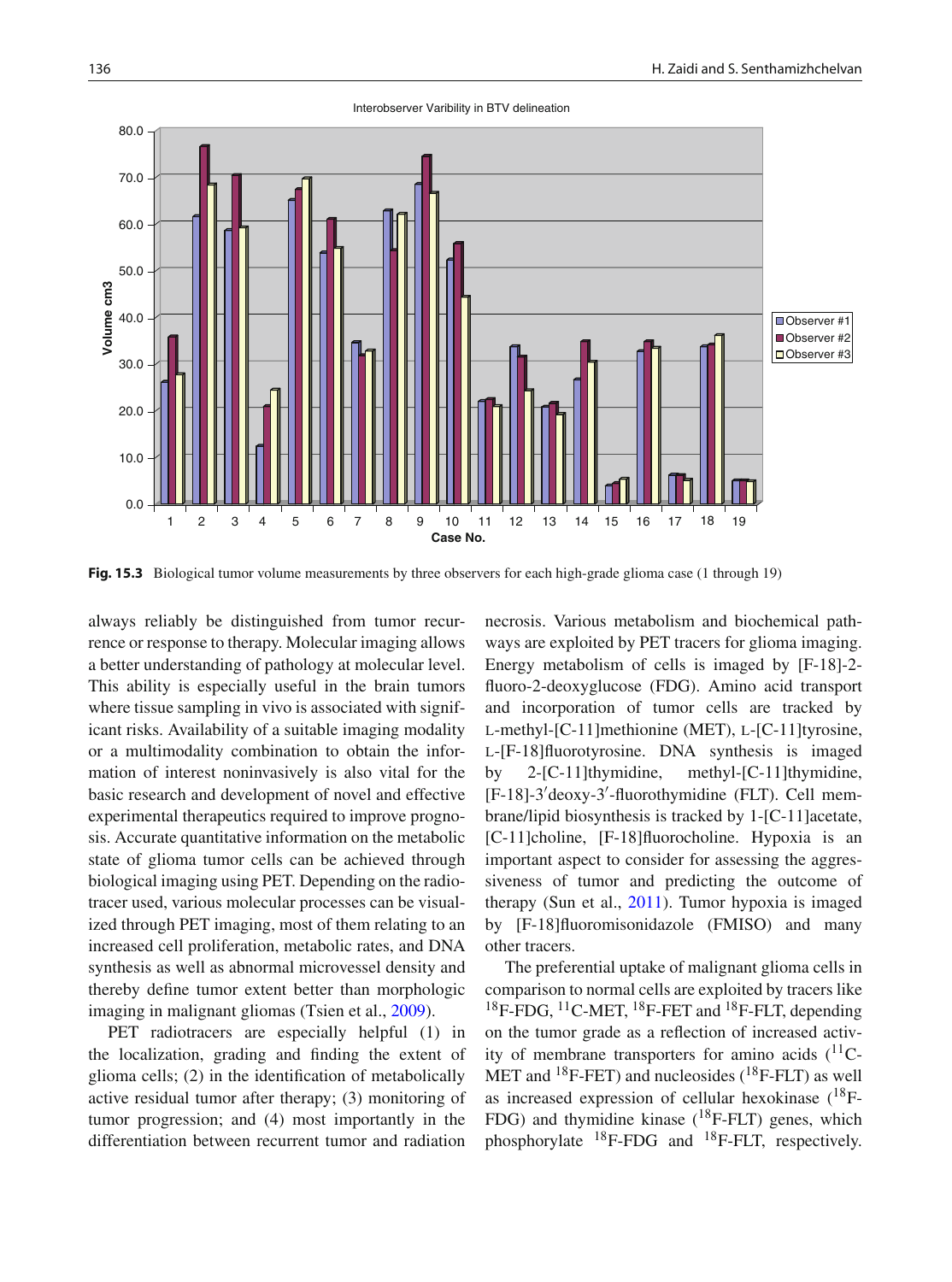Many hypoxia tracers  $(^{18}F$ -FMISO,  $^{18}F$ -FAZA,  $^{64}Cu$ -ATSM and  $^{18}$ F-EF5) have already shown their importance in target volume delineation or patient management in RT (Grosu et al., [2005a\)](#page-9-2).

The most commonly available PET tracer <sup>18</sup>F-FDG has the potential to detect abnormal metabolic rate, through increased cellular glucose metabolism in brain tumors. However, its use in target definition is complicated by the high level of intrinsic glucose uptake in the brain. FDG imaging is useful in distinguishing low-grade gliomas (LGG) from HGG based on tumorto-cortex (T/C) uptake ratio and tumor-to-white matter (T/WM) uptake ratio. Selecting the optimum site for tumor biopsy can be done based on the maximum uptake of FDG for sampling of the most malignant areas of tumors. For assessing response by pre- to posttreatment comparisons, FDG appears to be limited in clinical usefulness. The ability of  $^{18}$ F-FDG PET to differentiate recurrent tumor from radiation necrosis is also limited. The false-positive and false-negative FDG-PET could result in unacceptably low sensitivity, specificity, and negative predictive values.

The goal of PET imaging with radio-labeled amino acids is to assess the protein synthetic process of tumor growth. Amino acid uptake in normal brain tissues is low relative to FDG uptake so that the tumor to normal tissue contrast is better with amino acid imaging than with FDG. Radiolabeled amino acids can also penetrate the blood–brain barrier independently of its disturbance. A variety of  $^{11}$ C- and  $^{18}$ F-labeled amino acids such as  ${}^{11}$ C-methionine ( ${}^{11}$ C-MET) and <sup>18</sup>F-fluoro-ethyl-tyrosine (<sup>18</sup>F-FET) have been studied for potential use in oncologic PET. Most brain tumors show an increased uptake of amino acids compared with normal brain tissue. In particular, the uptake of  $18$ F-FET by brain tumors especially by high-grade glioma cells is intense relative to the low uptake in normal cerebral tissue and has shown the potential in the detection of primary and recurrent brain tumors with high sensitivity and specificity. Compared with  $^{11}$ C-MET,  $^{18}$ F-FET PET findings in brain tumors are similar. One of the advantages of  $^{18}$ F-FET over  $<sup>11</sup>C-MET$  is that the half life, which makes it possible</sup> to be used in clinics not having on-site cyclotron.

 $11C$ - methionine PET and  $18F$ -fluorothymidine (FLT), provide better differentiation of the tumor from brain background signals than  ${}^{18}$ F-FDG PET. The  $11$ C-methionine PET scan reflects metabolic activity through increased transport of amino acid carriers at the level of the blood-brain barrier that is highly expressed in malignant tumors compared with low uptake in the normal brain. On the other hand FLT, is a thymidine analog that is incorporated exclusively into DNA. It measures the activity of cellular thymidine kinase, which increases several-fold as cells enter the S-phase and begin DNA synthesis. Increased FLT uptake and therefore thymidine kinase levels provide a direct measure of the cellular proliferation rate.

Tumor hypoxia remains the most challenging condition for treatment. Though oxygen metabolism in gliomas differs from that of normal brain tissue, the lack of oxygen appears to be an important factor in determining glioma aggressiveness and response to therapy. It has been documented in several types of cancers that low levels of oxygen tension are associated with persistent tumor following RT and with the subsequent development of local recurrences. In gliomas, spontaneous necrosis suggests the presence of hypoxic regions that are radioresistant. 18F-FMISO imaging of hypoxic glioma cells shows significant promise, however larger patient population studies are required to ascertain its clinical impact. Identifying the regional distribution of hypoxia may improve planning of resections and allow targeting higher doses of radiotherapy more precisely to the hypoxic areas.

Glioma cell membrane biosynthesis is imaged using  $11$ C-acetate and  $11$ C-choline. The rationale for imaging membrane and lipid biosynthesis is that tumor growth requires both of these processes in parallel with DNA and protein synthesis. These will likely show retention in tumor tissue but not by gray matter, an important advantage over FDG. A very few studies have been done so far on this front to show the potential advantages of this approach.

### *PET Imaging for Differentiating Recurrent Brain Tumor from Radiation Necrosis*

Radiation damage to vascular endothelial cells and oligodendrocytes causes necrosis. Differentiating tumor growth from post-treatment radiation effect (PTRE) remains a common challenge in high-grade glioma tumors. On MRI, appearances of radiation necrosis and of recurrent tumor are quite similar, as both causes' areas of increased signal intensity. Conventional MRI/MRSI are currently used for the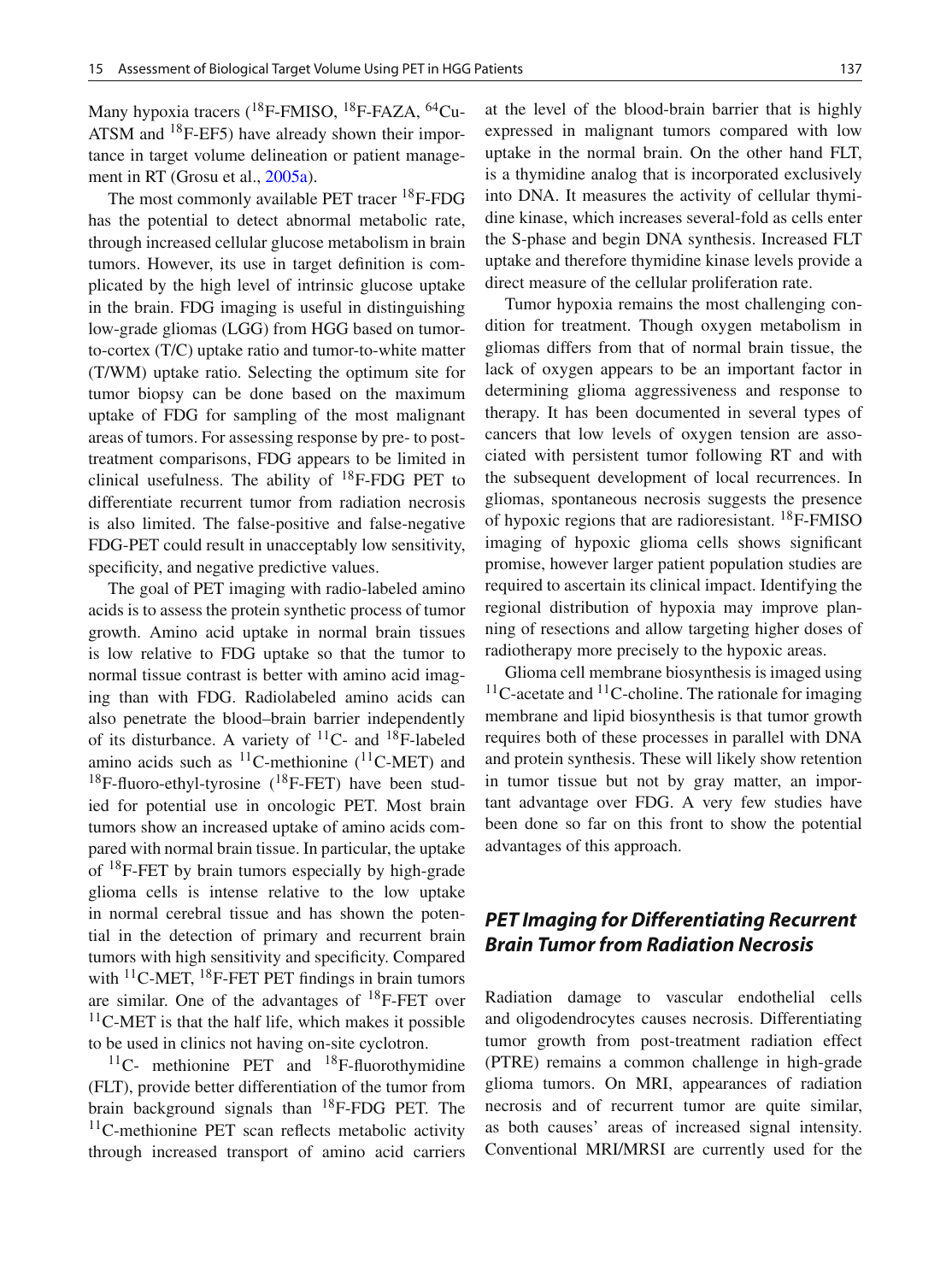138 H. Zaidi and S. Senthamizhchelvan

rate diagnosis is challenging because tumor growth, PTRE, and admixed lesions can all have identical MR imaging appearances. Microscopic tissue analysis distinguishes these entities and can document intra-lesion heterogeneity by resolving distinct subregions of tumor from pure PTRE within different locations of the same lesion. Early work on utilizing PET in differentiating radiation induced necrosis from recurrent brain tumor was conducted by Patronas and coworkers using FDG (Patronas et al., [1982\)](#page-10-10). The rationale for using FDG is that radiation necrosis is expected to show decreased uptake in comparison with recurrent tumors. However, in many cases, distinguishing recurrent tumor from radiation necrosis is found to be difficult based on FDG-PET alone (Hustinx et al., [2005\)](#page-10-11). Radiolabeled amino acid analogues like  $^{11}$ C-MET,  $^{18}$ F-FET and proliferation marker  $^{18}$ F-FLT are suggested to perform better in PTRE evaluation, than FDG in detecting residual and recurrent tumors after fractionated irradiation (Hustinx et al., [2005;](#page-10-11) Reinhardt et al., [1997\)](#page-10-12). Though the exact incidence of true radiation necrosis is largely unknown, differentiating it from recurrent tumor has a larger clinical implication in the clinical management of patients and PET tracers seem to play a major role in it.

detection of early treatment-bed changes, though accu-

### *Current Practice of Target Volume Delineation in HGG*

Conventional target volume definitions in high grade gliomas (HGG) have not incorporated PET. The gross tumor volume (GTV) is mostly defined on postoperative MRI and includes the contrast-enhancing lesion as well as the surgical cavity (Fueger et al., [2010\)](#page-9-3). Clinical target volumes (CTVs) include an MRI defined volume with an addition of uniform margin (about 2 cm) within the brain, which includes areas of microscopic extension and peritumoral edema. When therapy is planned for a second CTV (boost volume) a margin of typically 1.5 cm around the GTV is added to account for areas of microscopic disease. These CTVs are then further expanded by a uniform margin of 0.3–0.5 cm to create a PTV to account for treatment setup uncertainties. Initial imaging for HGG is usually done with CT or MRI, which provides accurate information about lesion anatomy and location. However, follow-up assessment of primary HGG tumors after radiation therapy, chemotherapy and surgery, is often difficult, since the anatomical imaging modalities are usually not able to differentiate recurrent tumor from radiation necrosis, surgical scar or inflammation. Identifying radiation necrosis and differentiating them from tumor recurrence pose a potential diagnostic challenge because the accurate diagnosis has important implications for the patient management.

## *PET-Guided Biological Target Volumes in HGG*

Grosu and co-workers have investigated the use of amino-acid PET and single-photon emission computed tomography (SPECT) in gross tumor volume definition for radiotherapy treatment planning of gliomas (Grosu et al., [2005a,](#page-9-2) [c\)](#page-10-13). They have shown that  $^{11}C$ -MET-PET offers significant additional information about tumor extent in HGG, compared to CT and MRI alone. This study suggested that integration of amino-acid PET in target volume definition might contribute to an improved outcome in HGG patients treatment. It was also showed that abnormal MET PET activity was detected beyond the area of the contrast-enhancing lesion on MRI. In a retrospective study on newly diagnosed glioblastoma multiforme (GBM) who underwent MET PET before radiation, the area of MET uptake was found to be larger than the contrast-enhancing gadolinium volume in 29 (74%) of 39 patients (Grosu et al., [2005c\)](#page-10-13). In the same study it was showed that patients who underwent treatment planning based on  ${}^{11}$ C-MET PET/SPECT imaging had improved survival compared with treatment planning based on CT/MRI in recurrent gliomas, with a median survival of 9 months versus 5 months, respectively. Other investigators have also suggested that  ${}^{11}$ C-MET PET has the potential to improve target volume definition in the radiation treatment planning of high-grade gliomas by identifying residual tumor after resection and also in recurrent gliomas. Yamane et al. [\(2010\)](#page-10-14) have recently showed that  ${}^{11}$ C-MET PET can provide useful information in initial diagnosis and differentiating tumor recurrence from radiation necrosis. They have also claimed that use of  ${}^{11}$ C-MET PET has changed the intended clinical management in half of the patients.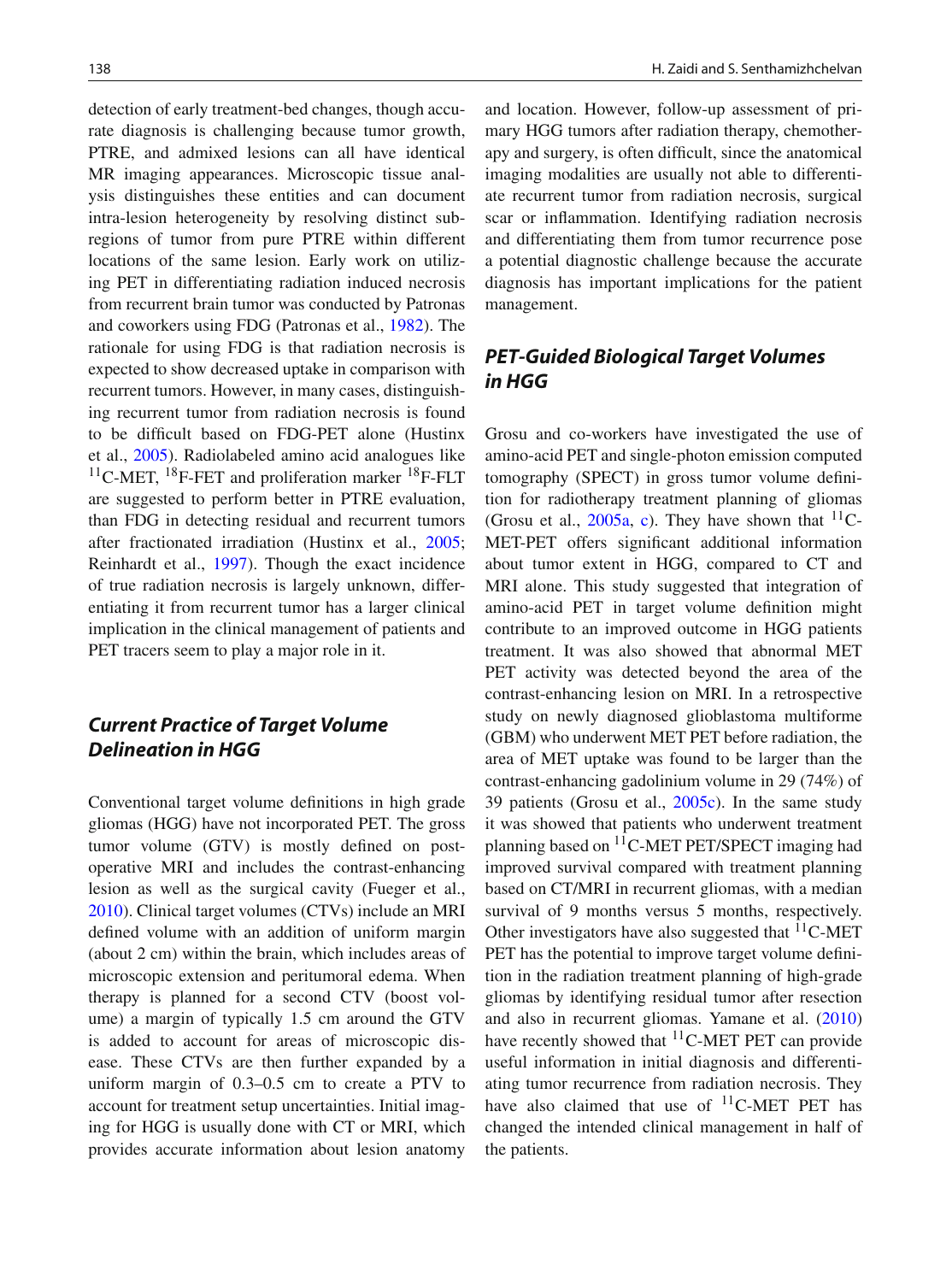Our group (Vees et al., [2009\)](#page-10-15) has studied the contribution of  $^{18}$ F-FET PET in the delineation of GTV in HGG patients compared with MRI alone. In this study PET based tumor volumes were delineated in 18 patients using seven image segmentation techniques. The PET image segmentation techniques included manual delineation of contours  $(GTV_{(man)})$ , a 2.5 standardized uptake value (SUV) cutoff  $(GTV_{(2,5)})$ , a fixed threshold of 40 and 50% of the maximum signal intensity (GTV $_{(40\%)}$  and GTV $_{(50\%)}$ ), signal-to-background ratio (SBR)-based adaptive thresholding  $(GTV_{(SBR)})$ , gradient find  $(GTV_{(GF)})$ , and region growing  $(GTV_{(RG)})$ . Figure [15.4](#page-8-0) shows an example of image segmentation using these techniques. Overlap analysis was also conducted to assess geographic mismatch between the GTVs delineated using the different techniques. Contours defined using  $GTV_{(2,5)}$  failed to provide successful delineation technically in three patients (18% of cases) as  $SUV(max) < 2.5$  and clinically in 14 patients (78%) of cases). Overall, the majority of GTVs defined on PET-based techniques were usually found to be smaller than GTV<sub>(MRI)</sub> (67% of cases). Yet, PET detected frequently tumors that are not visible on MRI and added substantial tumor extension outside the  $\text{GTV}_{\text{(MRI)}}$  in six patients (33% of cases). The study showed that the selection of the most appropriate <sup>18</sup>F-FET PET-based segmentation algorithm is crucial, as it impacts both the volume and shape of the resulting GTV. The SBR-based PET technique shown to be useful and suggested that it may add considerably important information on tumor extent to conventional MRI-guided GTV delineation. In a recent study by (Pichler et al., [2010\)](#page-10-16), it has been shown that  $^{18}$ F-FET-PET is highly sensitive for detecting high-grade glioma in patients with neurological symptoms. It was also suggested that, in the evaluation of new brain lesions of unknown significance via <sup>18</sup>F-FET-PET a negative image can encourage a wait and see strategy-of course in accordance with the clinical picture and morphological imaging.

There are a few good reviews on the use of functional PET and MRI imaging for tumor volume definition in high-grade gliomas (Benard et al., [2003;](#page-9-4) Grosu et al., [2005a;](#page-9-2) Guha et al., [2008;](#page-10-17) Jacobs et al., [2002;](#page-10-18) Lecchi et al., [2008;](#page-10-19) Pirzkall et al., [2001;](#page-10-20) Tsien

![](_page_8_Figure_4.jpeg)

**Fig. 15.4** (**A**) Gadolinium enhanced T1-weighted MRI, (**B**) corresponding 18F-FET PET, and fused PET/MR (**C**) transaxial slices of a clinical study with a glioblastoma showing differences in target-volume definition. Indicated are (**D**) the gross tumour volume (GTV) delineated on MRI (GTV<sub>MRI</sub>), and (**E**) enhanced details of PET-based GTVs obtained by manual delineation of contours (GTV<sub>man</sub>; *magenta*), an isocontour of a standardized uptake value (SUV) of 2.5 (GTV2.5; *purple*), a fixed threshold

<span id="page-8-0"></span>of 40% (GTV<sub>40%</sub>; *green*) and 50% (GTV<sub>50%</sub>; *cyan*) of the maximum signal intensity, signal-to-background ratio (SBR)-based adaptive thresholding (GTV<sub>SBR</sub>; *yellow*), gradient find (GTV<sub>GF</sub>; *blue*), and region growing (GTV<sub>RG</sub>; *red*) segmentation algorithms. Note that  $GTV<sub>MRI</sub>$  overestimates the tumour extension relative to  $GTV_{man}$ . Reprinted with permission from Vees et al. [\(2009\)](#page-10-15)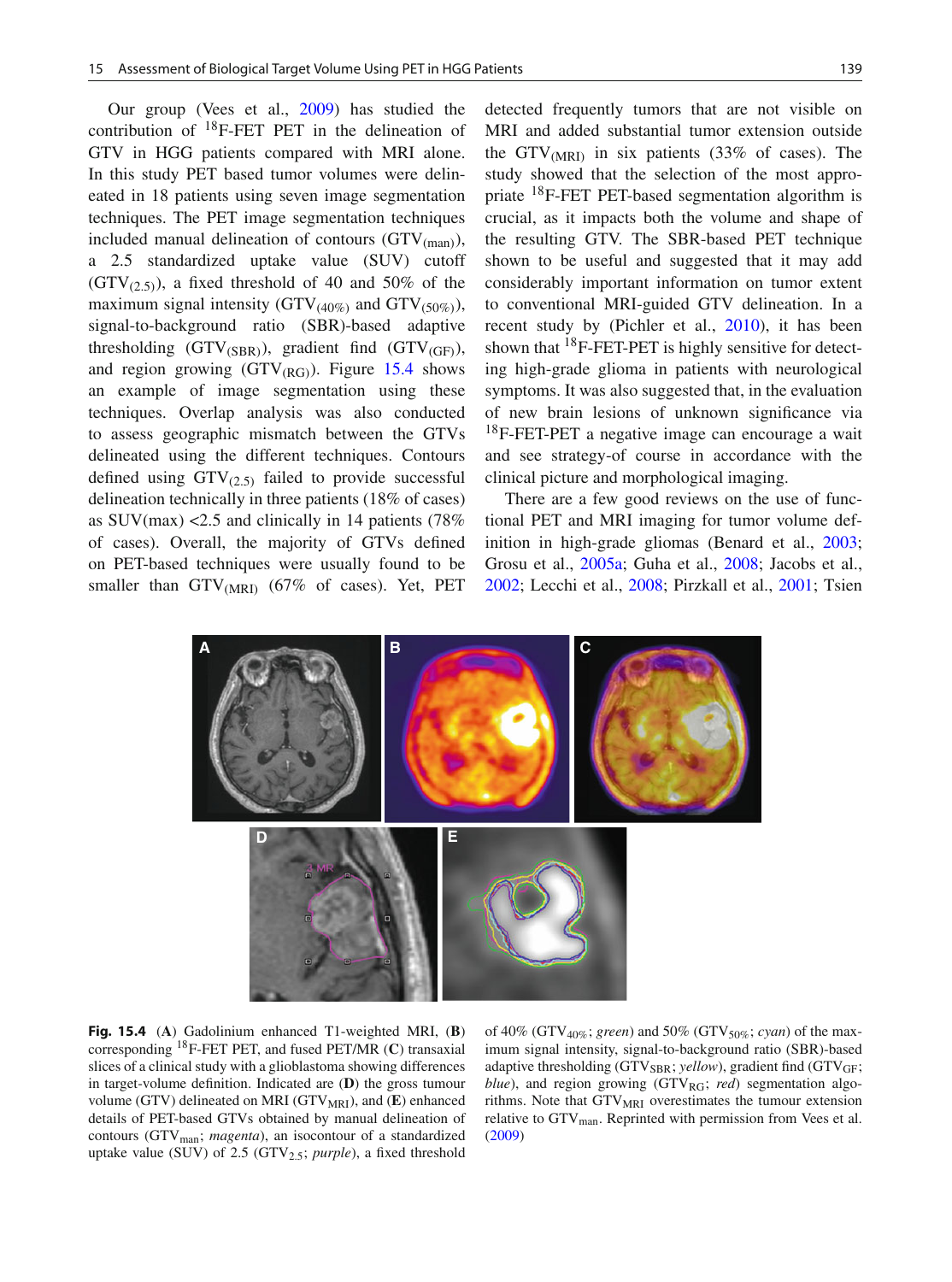et al., [2009\)](#page-10-9). The key conclusions are that the PET images could help in detecting metabolic and functional abnormalities beyond the tumor volume seen on conventional MRI, assess early response to treatment, and delineate the regions of high risks for failure in high-grade gliomas.

#### **Concluding Remarks and Future Perspectives**

PET imaging provides the opportunity to image noninvasively many biological processes in brain tumors. Regional biological information and pathophysiology of gliomas can be obtained by studying energy metabolism, amino acid transport, hypoxia, proliferation and cell death. None of these has been thoroughly studied and utilized to allow judgment of their potential benefit to the management of gliomas. Future large clinical trials will shed some light on the potential benefits of imaging these specific biological processes. The issue of gross tumor volume delineation using biological imaging modalities for high-grade gliomas is not clearly resolved at present for all clinical situations. A multimodality approach of biological imaging (PET, SPECT, CT, MRI and MRSI) might prove to be an effective way as all the imaging modalities complement each other for better target volume delineation. Despite the limited number of published reports, the use of amino-acid PET, SPECT and MRSI, along with anatomical imaging are shown superior to either CT or MRI alone in visualizing the tumor extent in gliomas. There have been studies comparing SPECT and PET with MRI or MRSI to see the combined effect of anato-molecular approach to identify what volume needs to be treated with high conformity (Grosu et al., [2005b\)](#page-10-21). A number of studies showed the existence of significant differences in the target volumes delineations that result from the use of either PET or MRI/MRSI imaging and it is still too early to recommend the use of biologic imaging as the sole determinant of target volumes. However, the incorporation of biological imaging into a treatment planning process that currently depends entirely on anatomic imaging seems advantages in most of the clinical presentations. In essence PET guided biological target volumes helps treatment planning in radiotherapy, in terms of identifying biological processes. However, the real outcome of biological imaging is yet to be analyzed in a larger clinical setup.

At present limited clinical data is available to prove the superior outcomes in HGG patients with PET defined GTV for RT planning. Retrospective analysis of the outcome of controlled dose-escalation trials that used biological imaging alongside MRI/MRSI for target volume segmentation could provide useful insights for better design of prospective clinical trial for accurate tumor delineation (Grosu et al., [2005a\)](#page-9-2). New studies focusing on the wide applicability of biological imaging in HGG is ongoing, and it remains to be seen how the high precision in gross volume segmentation translates into fruitful results with conformal radiation delivery techniques such as IMRT, IGRT etc, in a large clinical trial settings. In order to take maximum advantages of advances in high precision dose deliver techniques ("dose sculpting" and "dose painting") most accurate available assessment of tumor extent by biological imaging modalities should be used for high-grade gliomas. Future developments of new tracers for biological imaging and robust automated image segmentation techniques will bridge the existing knowledge gap in the high-grade gliomas tumor volume delineation.

#### **References**

- Benard F, Romsa J, Hustinx R (2003) Imaging gliomas with positron emission tomography and single-photon emission computed tomography. Semin Nucl Med 33:148–162
- <span id="page-9-4"></span>Boss A, Bisdas S, Kolb A, Hofmann M, Ernemann U, Claussen CD, Pfannenberg C, Pichler BJ, Reimold M, Stegger L (2010) Hybrid PET/MRI of intracranial masses: initial experiences and comparison to PET/CT. J Nucl Med 51:1198– 1205
- <span id="page-9-0"></span>Fueger BJ, Czernin J, Cloughesy T, Silverman DH, Geist CL, Walter MA, Schiepers C, Nghiemphu P, Lai A, Phelps ME, Chen W (2010) Correlation of 6-18F-Fluoro-L-Dopa PET uptake with proliferation and tumor grade in newly diagnosed and recurrent gliomas. J Nucl Med 51:1532–1538
- <span id="page-9-3"></span>Gregoire V, Haustermans K, Geets X, Roels S, Lonneux M (2007) PET-based treatment planning in radiotherapy: a new standard?. J Nucl Med 48(Suppl 1):68S–77S
- <span id="page-9-1"></span>Grosu AL, Piert M, Weber WA, Jeremic B, Picchio M, Schratzenstaller U, Zimmermann FB, Schwaiger M, Molls M (2005a) Positron emission tomography for radiation treatment planning. Strahlenther Onkol 181:483–499
- <span id="page-9-2"></span>Grosu AL, Weber WA, Franz M, Stark S, Piert M, Thamm R, Gumprecht H, Schwaiger M, Molls M, Nieder C (2005b) Reirradiation of recurrent high-grade gliomas using amino acid PET (SPECT)/CT/MRI image fusion to determine gross